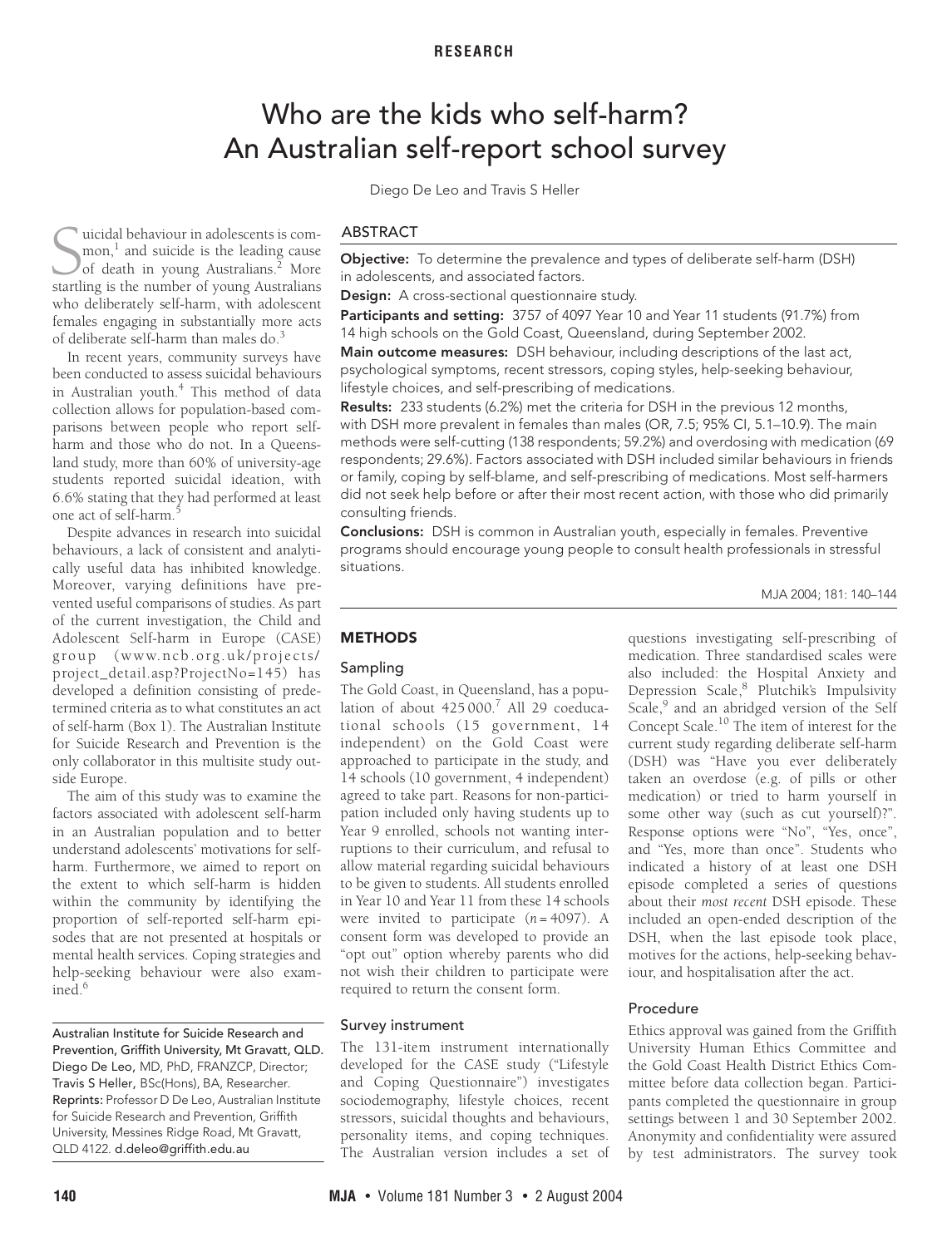# <span id="page-1-0"></span>**1 The definition of deliberate selfharm used by the Child and Adolescent Self-harm in Europe group[6](#page-4-1)**

An act with a non-fatal outcome in which an individual deliberately did one or more of the following:

- **•** Initiated behaviour (for example, self cutting, jumping from a height), which they intended to cause self-harm;
- **•** Ingested a substance in excess of the prescribed or generally recognised therapeutic dose;
- **•** Ingested a recreational or illicit drug that was an act that the person regarded as self-harm;
- **•** Ingested a non-ingestible substance or object.

about 30 minutes to complete, and researchers were available to discuss any questions at all times during the survey administration. Participants were advised of available clinical services, and a clinical psychologist was present at all testing sessions. Immediately following the survey administration, students were involved in focus-group discussions regarding the content and administration of the questionnaire.

# Data treatment

For students who indicated a history of DSH, a member of the research team (T S H) evaluated the open-ended description of the act to determine if the incident matched the CASE definition. Responses were coded as "Definitely DSH", "Not DSH", "Undecided", or "No DSH information given". An additional researcher independently examined cases that were deemed "Undecided", and a consensus decision was made. Ingestion of any amount of illicit drugs (in answer to general lifestyle questions) was considered to be in excess. However, this was only considered "Definitely DSH" when the respondent indicated that he or she had used illicit drugs specifically in response to questions on their DSH episode.

Statistical techniques used included descriptive statistics, cross-tabulations,  $\chi^2$ test of independence, and multiple logistic regression. For all analyses, significance was taken as *P* < 0.01, and 95% confidence intervals were calculated where necessary. Backward-selection multiple logistic regression was used to identify a list of associated factors (including recent life events, psychopathology, coping strategies, and lifestyle

choices) at the  $P < 0.01$  level.<sup>11</sup> We analysed the data with SPSS[.12](#page-4-8)

Factors that were adjusted for in the multiple logistic regression are listed in [Box 2.](#page-1-1)

# **RESULTS**

# Sample

On the day that their schools completed the questionnaire in September 2002, 3767 students were in attendance. Ten students did not participate because their parents refused consent. The 8% absenteeism rate was normal, so there appeared to be no effect on attendance levels because of the study taking place. Overall, the response rate was 91.7% (3757/4097).

Participants did not differ significantly from adolescents across Queensland or Australia in terms of sex distribution, proportion of population, or enrolments at types of educational institution, except that the Gold Coast had fewer Catholic school enrolments, and more independent school enrol-ments ([Box 3](#page-2-0)). $13$ 

Given a conservative postulated prevalence of 4% for DSH (based on previous findings $14$ ), with a 95% confidence interval of 3.4% to 4.6%, the final sample approximated the expected sample of 4000.

# Prevalence of DSH

The average age of respondents was 15.4 years (95% CI, 15.37–15.42 years). A lifetime history of DSH was reported by 464 of 3757 students (12.4%). DSH in the previous 12 months was reported by 317 students (8.4%), of whom 233 (6.2% of total) described an act that satisfied our criteria. Forty-one per cent of males (23 of 56) who reported self-harm in the previous year did not include a description of their episode, and could not be matched against the study criteria, compared with 16% (41 of 259) of females.

Among those who described DSH episodes fitting our criteria, females (200 of 1800; 11.1%) were more likely than males (33 of 1943; 1.6%) to have self-harmed in the previous year (OR, 7.5; 95% CI, 5.1– 10.9). For 24 respondents (10.3%), DSH had resulted in hospital presentation.

The main methods used for the 233 DSH episodes were cutting (138; 59.2%), overdose of medication (69; 29.6%), illicit drugs (7; 3.0%), self-battery (5; 2.2%), hanging (4; 1.7%), and sniffing/inhalation (4; 1.7%). For statistical purposes, all methods other than self-cutting and overdose were aggregated to form one category of "other" methods. There was no association between the methods of DSH and frequency of hospital presentation ( $\gamma^2$  = 0.93, df = 2, P = 0.629).

# Factors associated with DSH

Insufficient numbers of males meeting the DSH criteria prevented a direct comparison of potential interactions between sex and other variables. Therefore, multivariate analyses were conducted for females alone, and for total respondents, to determine the contribution of adding males to the equation.

In multiple logistic regression, factors significantly associated with increased deliberate self-harm (*P* < 0.01) in the previous year in females were exposure to self-harm in friends or family members, sexual orientation worries, smoking (fewer than 5 cigarettes per week), low self-esteem, and "other" distressing events ([Box 4](#page-3-4)). For the total sample, exposure to self-harm in

#### <span id="page-1-1"></span>**2 Factors adjusted for in the multiple logistic regression**

- **•** Living situation
- **•** Healthy food consumption
- **•** Regularity of exercise
- **•** Use of alcohol, cannabis, "ecstasy", heroin, amphetamines, other drugs, in the past year
- **•** Problems keeping up with schoolwork
- **•** Difficulty making friends
- **•** Arguments with friends
- **•** Serious boyfriend/girlfriend problems
- **•** Been bullied at school
- **•** History of physical or sexual abuse
- **•** Trouble with police
- **•** Parents separated/divorced
- **•** Serious arguments with parents
- **•** Fights between parents
- **•** Self, family member or close friend suffered serious illness
- **•** Death of immediate family member or close others
- **•** Suicide of family member or friend
- **•** DSH by family member or friend
- **•** Worries about sexual orientation
- **•** Other distressing events not specified
- **•** Psychological factors (impulsivity, selfesteem, depression, anxiety)
- **•** Coping style (talking to someone, blaming self, getting angry, staying in room, thinking how similar situations were dealt with, drinking alcohol, not thinking about what is worrying them, trying to sort things out)
- **•** Self-prescribing medication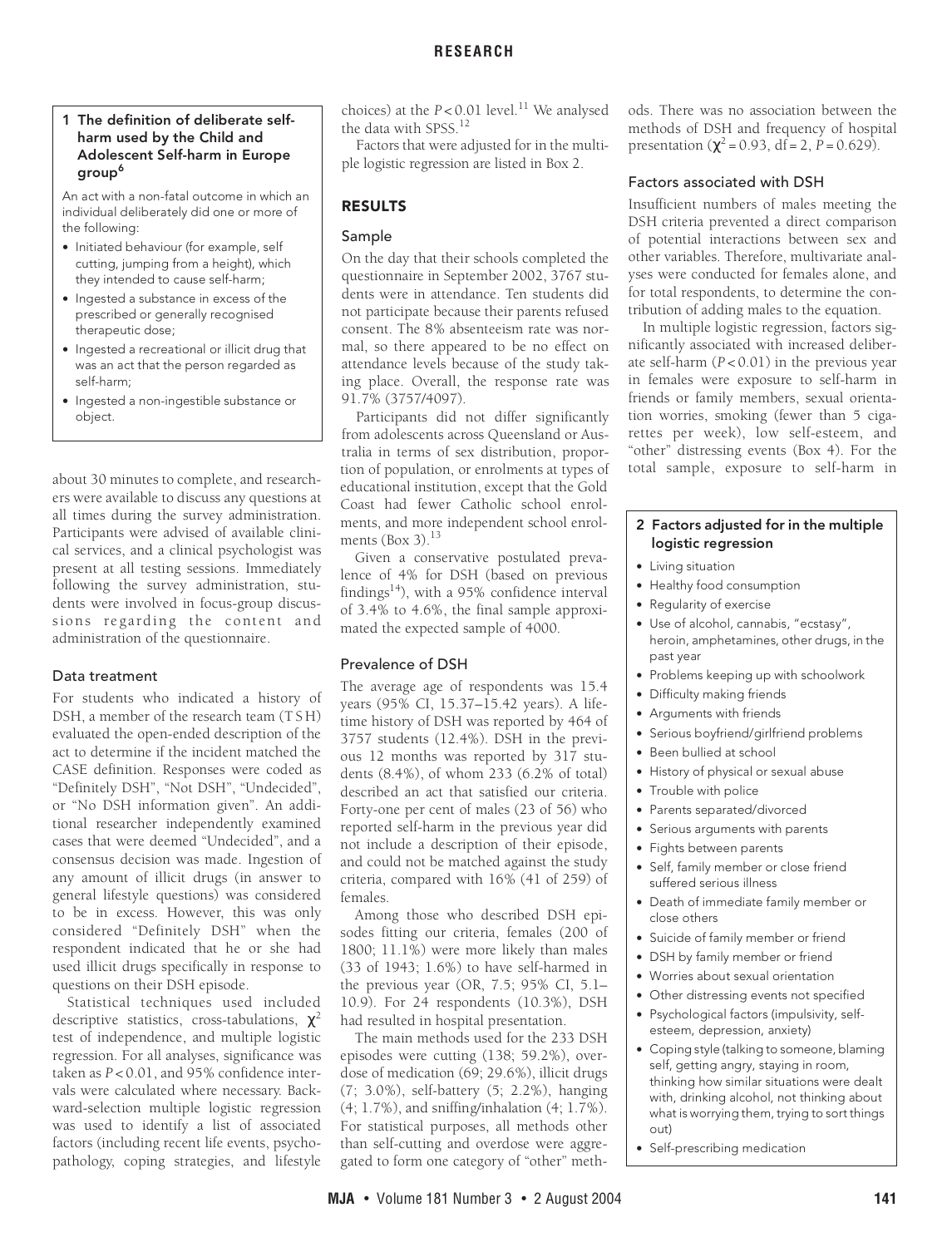#### <span id="page-2-0"></span>**3 Characteristics of Gold Coast population (14–18-year-olds) compared with Queensland and Australia**

|                                                      | Gold Coast   | Queensland    | Australia      |  |  |
|------------------------------------------------------|--------------|---------------|----------------|--|--|
| Proportion of total population                       | $n = 396588$ | $n = 3655139$ | $n = 18972350$ |  |  |
| Male                                                 | 6.30%        | 7.29%         | 7.26%          |  |  |
| Female                                               | 5.66%        | 6.80%         | 6.74%          |  |  |
| Total                                                | 5.97%        | 7.04%         | 7.00%          |  |  |
| Sex distribution among 14-18-year-olds               | $n = 23679$  | $n = 257438$  | $n = 1.327253$ |  |  |
| Male                                                 | 51.31%       | 51.18%        | 51.21%         |  |  |
| Female                                               | 48.69%       | 48.82%        | 48.79%         |  |  |
| Proportion of students at types of secondary schools |              |               |                |  |  |
| Government                                           | 59.89%       | 62.94%        | 62.71%         |  |  |
| Catholic                                             | 11.03%       | 18.86%        | 21.37%         |  |  |
| Other                                                | 29.08%       | 18.20%        | 15.92%         |  |  |

friends or family members, smoking (fewer than 5 cigarettes per week), boyfriend/girlfriend problems, amphetamine use, self-prescribing medication, coping by blaming self for getting in distressing situations, and "other" distressing events were significantly associated with DSH [\(Box 4\)](#page-3-4). Living with one parent was associated with lower rates of DSH for females and for the total sample.

#### Time to engage in DSH

More than a third of respondents (36.1%; 84 of 233) engaged in self-harm less than an hour after first thinking of doing so, and an additional 30 respondents (12.9%) thought about harming themselves for between 1 and 24 hours before taking action. Conversely, 20.6% (48 of 233) had thought about harming themselves for more than 1 month before acting. The method of DSH did not vary according to the length of time that self-harmers thought about their actions (*P* = 0.402).

# Help-seeking behaviours

Help-seeking behaviours of self-harmers were very similar before and after the most recent instance of DSH, with friends the preferred source of help [\(Box 5](#page-3-5)). There was no sex difference among respondents who sought help before DSH (89 females, 15 males;  $P = 0.802$ ); however, there was a nonsignificant trend for females to seek help from telephone helplines (8/89 [9.0%] females,  $0$  males;  $P = 0.227$ ) and teachers (6/ 89 [6.7%] females, 0 males; *P* = 0.300). Friends (61.4%) and mother (18.5%) were most likely to know that the respondent had self-harmed, and few GPs (2.6%) or mental

health workers (7.3%) were made aware of these actions.

# **DISCUSSION**

In this study, prevalence rates (6.2% of total sample; 11.1% of females) were consistent with those of a recent English study using the same criteria for DSH.<sup>6</sup> As only 10.3% of the self-harmers in our study presented for hospital treatment, it appears that investigations of DSH based on monitoring studies of adolescents severely under-report the extent of the problem. Self-cutting and overdose were the most common methods of selfharm, consistent with previous communitybased investigations[.15](#page-4-11),[16](#page-4-12)

The factors that had the strongest association with DSH were exposure to self-harm in family and in friends. The Gold Coast Health District Ethics Committee did not permit the coding of individual schools, because schools felt their anonymity may be compromised. Therefore, it was not possible to determine if there was a school-based clustering of DSH. "Copycat" DSH has been shown to increase suicide<sup>17</sup> and self-harm<sup>[18](#page-4-14),[19](#page-4-15)</sup> in adolescent populations; however, despite the lack of specific assessment in the current study, it is reasonable to assume that this was not the case because of the similarly weighted prevalence of DSH by family members, which would not have the same type of contagion effects.

Most students who had self-harmed did not seek help for the problems that preceded their act. However, those who did seek help (before and after the act) consulted their friends and family in preference to medical and mental health services. Telephone counsellors were used by a very small proportion of self-harmers, despite the attention and funding given to this service as a component of Australia's National Youth Suicide Prevention Strategy since 1995.<sup>[20](#page-4-16)</sup> Given the lack of evidence of any effect on suicide rates for these services, $21$  perhaps a comprehensive evaluation of their accessibility and efficacy should be performed. Primary prevention of suicidal behaviours among adolescents should include educating young people in the use of professional services to deal with their problems.

Although absenteeism was not greater than normal at the schools when the study took place, those absent may be at increased risk of self-harming behaviour. Truancy is reported by more adolescent female selfharmers than non-self-harmers.<sup>22</sup> Furthermore, those absent from school have elevated levels of psychopathology<sup>23</sup> and engage in more frequent high-risk behaviours[.24](#page-4-20) Therefore, our results may underestimate the problems of DSH among adolescents.

The results of this study can only be generalised to coeducational school students. Future research should include students from all school types.

The definition of DSH did not differentiate between self-cutting and habitual selfmutilation. Self-mutilation is not considered a suicidal act, $^{25}$  but respondents' reporting of this behaviour could contribute to an over-representation of DSH, as self-cutting was the most common method of self-harm reported.

With many factors potentially related (eg, problems in making friends and depression), there is a risk of collinearity. However, multiple variables were retained because associated factors are invariably interrelated in studies of suicidality.

A further limitation is the low number of males who met the criteria for DSH, preventing multivariate analyses by sex. In addition, a large proportion of males who reported DSH did not describe their episode, and so had to be excluded from analyses because the CASE criteria could not be applied. The reluctance of male participants to complete this item should be addressed for future studies.

# **CONCLUSION**

A stringent definition of DSH can improve research into such behaviours and enable comparisons across different settings and countries. Future studies should pay attention to better identifying motivation or intention behind such behaviour for the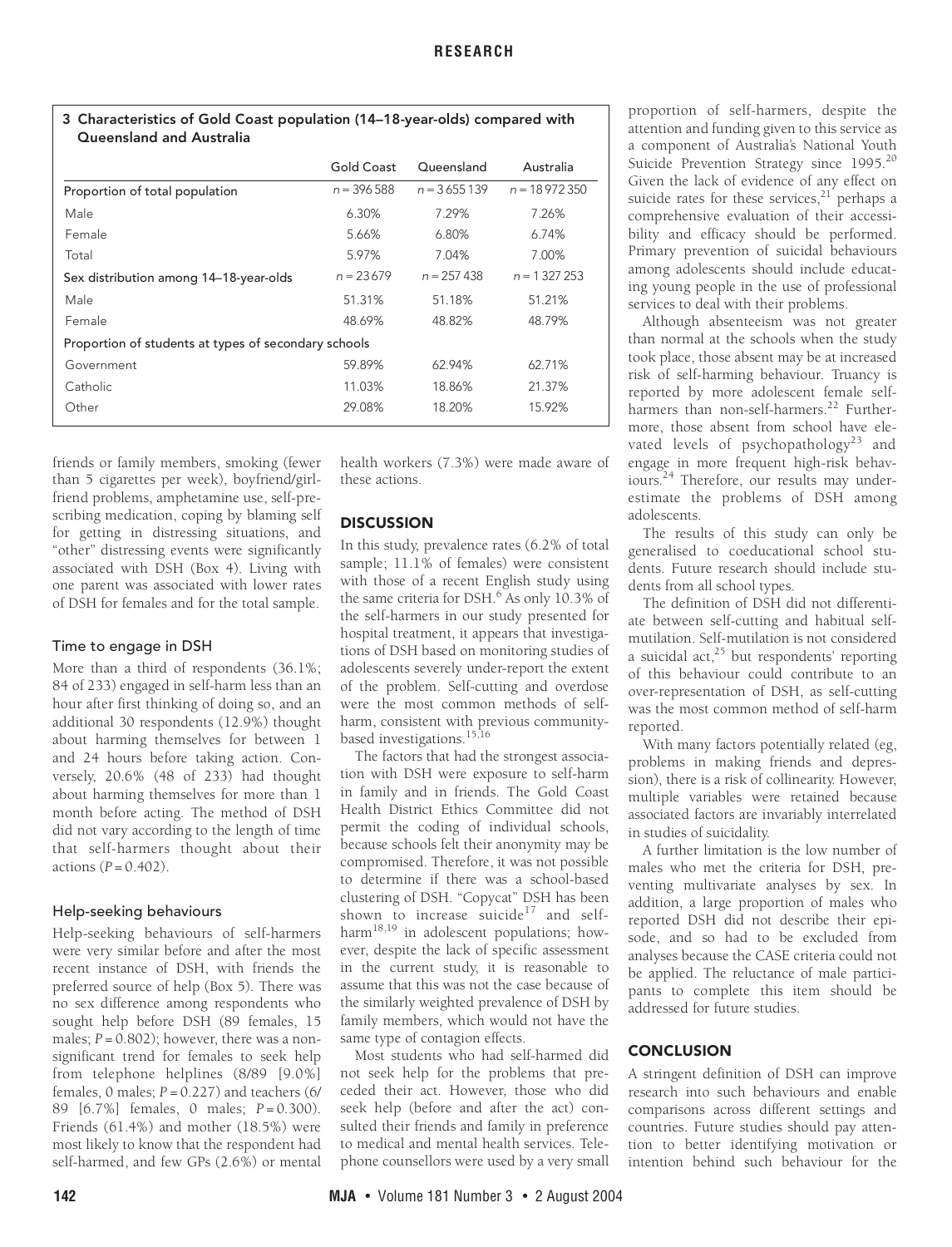<span id="page-3-4"></span>

| 4 Factors associated with deliberate self-harm on multivariate logistic regression |                    |                         |  |  |
|------------------------------------------------------------------------------------|--------------------|-------------------------|--|--|
|                                                                                    | Females (200/1800) | Total sample (233/3757) |  |  |

|                                                              |              | OR (95% CI)     | P       |              | OR (95% CI)     | P       |
|--------------------------------------------------------------|--------------|-----------------|---------|--------------|-----------------|---------|
| Self-harm by friends                                         |              |                 |         |              |                 |         |
| No                                                           | 1            |                 |         | $\mathbf{1}$ |                 |         |
| Yes                                                          | 2.68         | $(1.69 - 4.26)$ | < 0.001 | 4.07         | $(2.64 - 6.26)$ | < 0.001 |
| Self-harm by family                                          |              |                 |         |              |                 |         |
| No                                                           | 1            |                 |         | $\mathbf{1}$ |                 |         |
| Yes                                                          | 3.25         | $(2.11 - 5.01)$ | < 0.001 | 3.22         | $(2.17 - 4.78)$ | < 0.001 |
| Self-esteem                                                  |              |                 |         |              |                 |         |
| High                                                         | $\mathbf{1}$ |                 |         |              |                 |         |
| Moderate                                                     | 0.95         | $(0.45 - 1.99)$ | 0.883   |              |                 |         |
| Low                                                          | 2.58         | $(1.25 - 5.31)$ | 0.010   |              |                 |         |
| Sexual orientation worries                                   |              |                 |         |              |                 |         |
| No                                                           | 1            |                 |         |              |                 |         |
| Yes                                                          | 2.22         | $(1.22 - 4.03)$ | 0.009   |              |                 |         |
| Boyfriend/girlfriend problems                                |              |                 |         |              |                 |         |
| No                                                           |              |                 |         | $\mathbf{1}$ |                 |         |
| Yes                                                          |              |                 |         | 1.74         | $(1.16 - 2.61)$ | 0.008   |
| History of amphetamine use                                   |              |                 |         |              |                 |         |
| No                                                           |              |                 |         | 1            |                 |         |
| Yes                                                          |              |                 |         | 2.47         | $(1.32 - 4.65)$ | 0.005   |
| Living situation                                             |              |                 |         |              |                 |         |
| Both parents                                                 | 1            |                 |         | $\mathbf{1}$ |                 |         |
| One parent                                                   | 0.44         | $(0.25 - 0.75)$ | 0.003   | 0.47         | $(0.28 - 0.77)$ | 0.003   |
| One parent + step-parent                                     | 0.74         | $(0.42 - 1.29)$ | 0.244   | 0.85         | $(0.52 - 1.39)$ | 0.514   |
| Other family member/s                                        | 1.34         | $(0.38 - 4.75)$ | 0.655   | 1.23         | $(0.40 - 3.74)$ | 0.718   |
| Other                                                        | 0.33         | $(0.10 - 1.20)$ | 0.092   | 0.28         | $(0.09 - 0.84)$ | 0.023   |
| Cigarettes (per week)                                        |              |                 |         |              |                 |         |
| Never                                                        | 1            |                 |         | $\mathbf{1}$ |                 |         |
| Given up                                                     | 1.52         | $(0.88 - 2.64)$ | 0.134   | 1.48         | $(0.90 - 2.46)$ | 0.125   |
| Less than 5                                                  | 3.35         | $(1.56 - 7.19)$ | 0.002   | 3.13         | $(1.62 - 6.06)$ | < 0.001 |
| $6 - 20$                                                     | 0.99         | $(0.46 - 2.11)$ | 0.977   | 1.06         | $(0.53 - 2.11)$ | 0.876   |
| $21 - 50$                                                    | 1.74         | $(0.79 - 3.85)$ | 0.168   | 1.95         | $(0.98 - 3.87)$ | 0.058   |
| More than 50                                                 | 1.16         | $(0.35 - 3.86)$ | 0.811   | 0.89         | $(0.34 - 2.35)$ | 0.810   |
| Blame self (coping)                                          |              |                 |         |              |                 |         |
| Never                                                        |              |                 |         | $\mathbf{1}$ |                 |         |
| Sometimes                                                    |              |                 |         | 1.33         | $(0.68 - 2.63)$ | 0.404   |
| Often                                                        |              |                 |         | 2.98         | $(1.51 - 5.87)$ | 0.002   |
| Self-prescribing of medication                               |              |                 |         |              |                 |         |
| Never                                                        |              |                 |         | 1            |                 |         |
| Rarely                                                       |              |                 |         | 1.67         | $(0.83 - 2.24)$ | 0.218   |
| Sometimes                                                    |              |                 |         | 1.73         | $(1.07 - 2.80)$ | 0.025   |
| Often                                                        |              |                 |         | 2.41         | $(1.29 - 4.51)$ | 0.006   |
| Other distressing events                                     |              |                 |         |              |                 |         |
| No                                                           | 1            |                 |         | 1            |                 |         |
| Yes                                                          | 2.45         | $(1.62 - 3.70)$ | < 0.001 | 2.56         | $(1.73 - 3.79)$ | < 0.001 |
| -These factors were not significant in the particular group. |              |                 |         |              |                 |         |

# <span id="page-3-5"></span>**5 Sources of help before and after deliberate self-harm**

| Before<br>$(n = 105)^*$ | After<br>$(n = 99)^{+}$ |
|-------------------------|-------------------------|
|                         | 85 (81.0%) 80 (80.8%)   |
|                         | 14 (13.3%) 23 (23.2%)   |
| $10(9.5\%)$ 6 (6.1%)    |                         |
| 8 (7.6%)                | 1(1.0%)                 |
| 6(5.7%)                 | 5(5.1%)                 |
| 6(5.7%)                 | 6(6.1%)                 |
| 2(1.9%)                 | 4 (4.0%)                |
| $2(1.9\%)$              | 1(1.0%)                 |
| 17 (16.2%)              | 7(7.1%)                 |
|                         | .                       |

\* 28 respondents (26.7%) sought help from more than one source. † 25 respondents (25.3%) sought help from more than one source.

most accurate representation of "true" DSH. Risk factors for DSH are many and varied and prevention programs should address these simultaneously, as well as educating young people on the use of mental health services.

# **ACKNOWLEDGEMENTS**

The questionnaire was developed and the study conducted in collaboration with the Child and Adolescent Self-harm in Europe (CASE) Study, an international investigation of self-harm among young people. The Australian participation in the study was financially supported by the Australian Government Department of Health and Ageing, and Queensland Health, Mental Health Branch. We wish to express our gratitude to Ms Kate Swanton, Ms Kathy Harper, Dr Gayle Pollard, and Mr David Firman, all from Queensland Health. Thanks also to Ms Kym Spathonis, Ms Jacinta Hawgood, and Ms Erminia Colucci, all from AIS-RAP, for help in data gathering, and Dr Stefano Occhipinti for statistical guidance. Funding bodies were not involved in the study design, collection of data, or in the publication of relevant materials.

# **COMPETING INTERESTS**

None identified.

# **REFERENCES**

- <span id="page-3-0"></span>1 Diekstra RW, Gulbinat W. The epidemiology of suicidal behaviour: a review of three continents. World Health Stat Q 1993; 46: 52-68.
- <span id="page-3-1"></span>2 Australian Bureau of Statistics. Deaths from external causes. Canberra: ABS, 2004. (ABS Catalogue no. 3320.0.)
- <span id="page-3-2"></span>3 Beautrais AL. Gender issues in youth suicidal behaviours. Emerg Med (Fremantle) 2002; 14: 35-42.
- <span id="page-3-3"></span>4 Goldney RG, Fisher LJ, Wilson DH, Cheok F. Suicidal ideation and health-related quality of